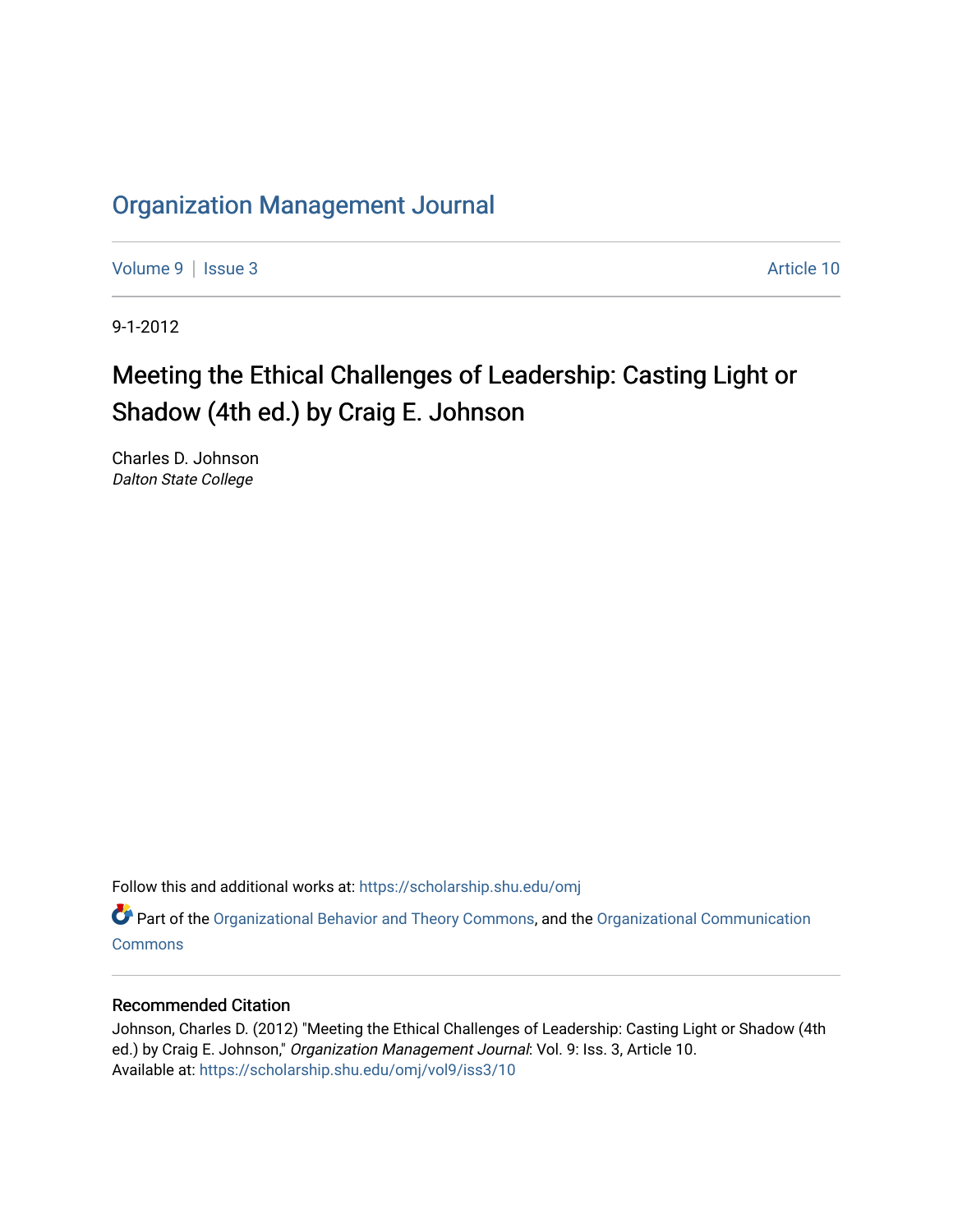

## *Meeting the Ethical Challenges of Leadership: Casting Light or Shadow* **(4th ed.) by Craig E. Johnson**

**Charles D. Johnson<sup>1</sup>**

<sup>1</sup>*School of Technology, Dalton State College, Dalton, Georgia, USA*

As the title implies, the fourth edition (Johnson, 2011b) of *Meeting the Ethical Challenges of Leadership: Casting Light or Shadow* explores the moral*/*ethical realm of leadership and the leader's role in both beneficial (i.e., light) and harmful (i.e., shadow) results of actions taken. The author explores this theme over the 11 chapters and 536 pages in the book.

This book is primarily meant for a course in leadership ethics at the college*/*university level, but as suggested it can also be used for workshops. Resources for the book at http://www. sagepub.com/johnsonmecl4e/main.htm include an *Instructor Teaching Site* that is password-protected (Johnson, 2011a) and a *Student Study Site* that has open access (Johnson, 2011c). The *Instructor Teaching Site* includes ideas for teaching the course or leadership seminar. Resources include syllabi, teaching strategies, assignment ideas, PowerPoint slides, and chapter tests. The *Student Study Site* has journal articles and related discussion questions for each of the chapters in the book.

The 11 chapters in the book are divided into four sections. Part I, Chapters 1 and 2, deals with the result of mismanagement of power; Part II, Chapters 3 and 4, deals with building character; Part III, Chapters 5–7, deals with ethics and ethical leadership; and Part IV, Chapters 8–11, deals with implementing the ethical leadership role, including building a group, organizational climate, diversity issues, and crisis leadership. Each chapter includes related current events, case studies, self-assessments, and follower ethics information.

Since both *leadership* and *ethics* have various interpretations, it was helpful to find that the author immediately clarifies the meanings as used in the book. *Leadership* is defined as "exercise of influence in a group context" and *ethics* is defined as "judgments about whether human behavior is right or wrong." Within the context of the book, *ethics* and *morals* are used interchangeably.

Another helpful clarification is that this is written as a multidisciplinary book. The author justifies this approach by asserting that this makes the material accessible to individuals across disciplines and leadership positions.

Dr. Johnson states, in the online instructor materials, that he is an advocate for the "power of forgiveness, spirituality, and universal moral standards." This statement would be helpful in the preface of the book as well, so the reader is better prepared for the author's stance on these issues. He does point out in the book preface that he brings his biases into his writing in order to create debate, which is helpful to know. For example, he makes the bold statement that "leaders often cause more harm than good," although there is no evidence presented to support this generalization.

Chapter 1 of the book, "The Leader's Light or Shadow," explores the misuse of leadership and power. The author makes the point that focusing only on leadership best practices, often done in leadership and management books, ignores the possible ethical abuses inherent in a leadership position. By first focusing on the potential pitfalls, the reader can better internalize the ideas.

While I agree that potential abuses need to be explored, I think one needs to be cautious about painting too bleak a picture, especially for those who are new to leadership. For example, the *2009 National Business Ethics Survey* (Ethics Resource Center, 2009) found that 71% of employees believe their leaders are honest with employees about business decisions in the company.

While Chapter 1 explores the behavior leaders exhibit when they are being unethical, Chapter 2 of the book, "Stepping Out of the Shadows," explores the motivating factors, such as insecurity and fear, that result in these unethical behaviors. The author also discusses unintentional missteps that can be made, often due to poor decision-making skills, lack of expertise, and organizational culture. The chapter concludes with a suggested methodology for applying the principles.

Categorizing motivating factors is a good idea, but the author should be cautious about general statements that explain these motivations, such as, "Leaders often are deeply insecure people who mask their inner doubts through extroversion" (p. 43). This appears to be personal opinion, and there is some concern that the author may fall prey to *stereotyping*, a type of faulty decision making that is later discussed in the chapter.

Address correspondence to Charles D. Johnson, School of Technology, Dalton State College, 650 College Drive, Dalton, GA 30720, USA. E-mail: cdjohnson@daltonstate.edu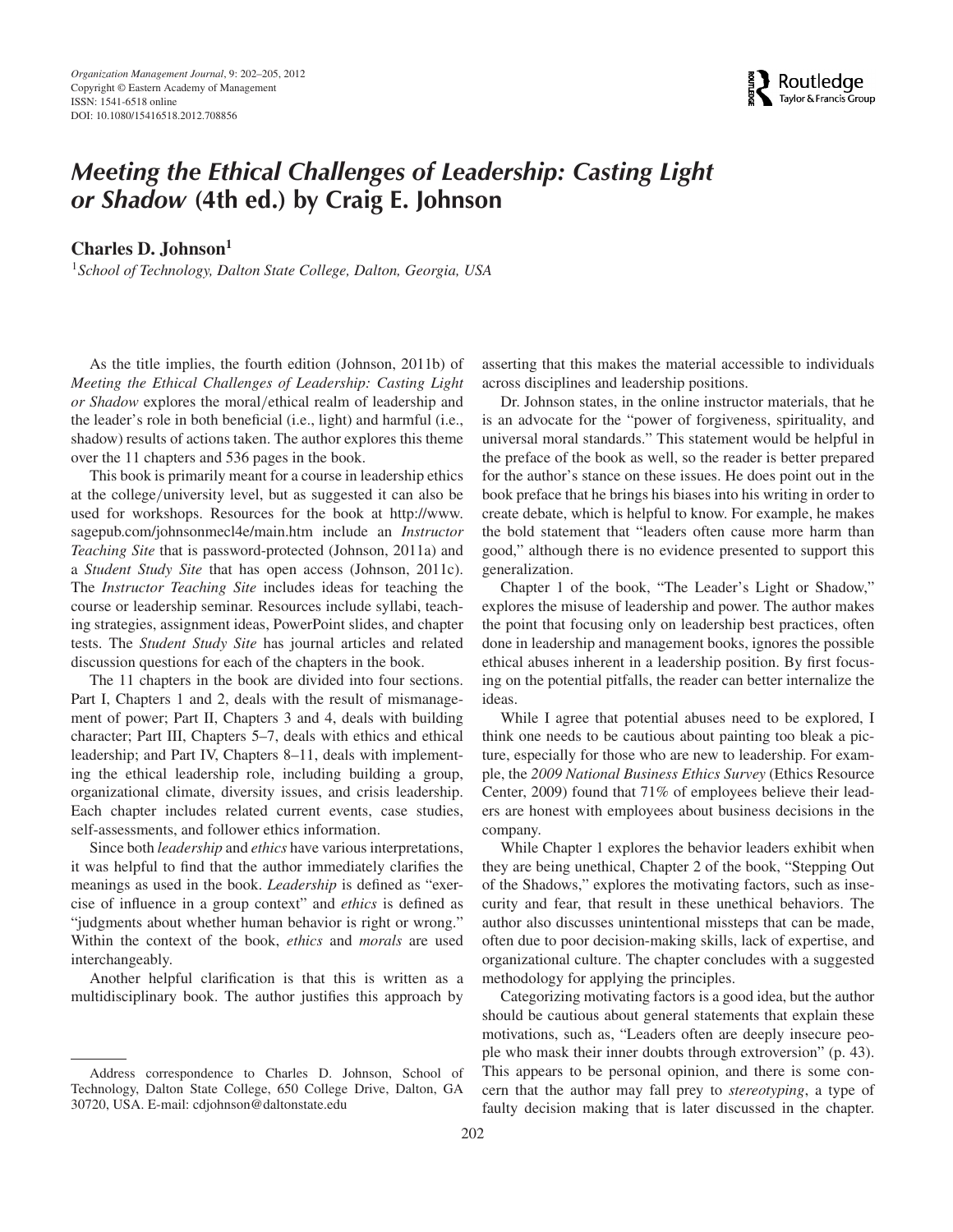Based on personality measures such as the Myers–Briggs (Myers & Myers, 1980), levels of extraversion or introversion can simply be part of an individual's personality. Although extraversion*/*introversion can be controlled to a certain extent depending on circumstances, linking extraversion to masking inner doubts is likely an unfair characterization.

The last part of Chapter 2 is especially useful for students. The author points out that ethical knowledge and expertise require thought and practice, and the more we focus on this topic in our lives, and in classes, the more adept we are at making good ethical decisions. This should be very helpful to students, since understanding the rationale for ethics is an important key to increasing the likelihood that people are motivated to learn the subject matter.

Chapter 3, "The Leader's Character," continues the insideout approach found in Chapter 2, that is, exploring the inner dimensions of an individual that result in their behavior. The author points to eight elements of character important for ethical leadership, namely, courage, prudence (the right action in a situation), optimism, integrity, humility, reverence, compassion, and justice. He then makes the case for blending these into a *moral identity*, although he does recognize that there may be uneven development across these elements, with examples being provided of public figures who are flawed in one area but have strengths in other areas. The chapter concludes with character-building tips such as finding role models, being aware of collective stories with an ethical theme and emulating these stories, learning via setbacks, developing habits as outlined in Stephen Covey's *The Seven Habits of Highly Effective People* (2002), developing mission statements, and determining one's personal values.

Although it appears that the author has somewhat arbitrarily chosen the elements of character, I think a good case is made for the selection. The character-building methods, including learning from hardship, habit development, and visioning with values in mind, are useful techniques. The section on learning from hardship is especially important, and the author does a good job of exploring this concept and pointing out that important life lessons can come in the form of hardships.

Chapter 4, "Combating Evil," explores different forms of evil as well as forgiveness and spirituality as means for dealing with evil. Evil is described as a *dreadful pleasure* (overcoming boredom or morbid thoughts by victimizing others), a *deception* (covering up your true nature to deceive others), *bureaucracy* (government or administrative systems that are engaged in evil as a part of daily operations, such as Germany in World War II), sanctioned destruction (permission to victimize others, such as Native Americans), *choice* (decision-making strategies that result in evil), and *ordinary* (situational factors resulting in otherwise normal people becoming involved in evil; e.g., the abuse in Abu Ghraib prison). The author encourages the reader to reflect on how easily evil can become a part of the fabric of organizations and ourselves. He also provides some strategies for forgiveness, which in his view is an important component of moving beyond evil while not condoning it.

Spirituality is presented as a tool many leaders and followers use to deal with evil. Spirituality is differentiated from religion, and defined as an important part of the inner life and values of people in the workplace. The author cites several studies that point to spirituality as a means to reinforcing ethical values in the workplace. He also warns that spirituality, if narrowly defined by a leader, can be used to force conformity, a practice that is unethical.

Since spirituality is being presented as a motivating factor for workplace behavior, another useful theory to present at this juncture might be Maslow's hierarchy of needs (Maslow, 1954). According to this simple but popular theory, people are motivated by unmet needs, and as basic needs are met then higher level ones, such as self-actualization, begin to motivate. This would be a useful addition when discussing higher order needs.

Although the author does a good job of explaining spirituality as the recognition of one's inner life and sense of purpose, and separating this term from religion, this may not be as easily separated in the reader's mind. This topic, and the placement in the same chapter with evil, should result in some healthy class debate, as well as insights into different views on spirituality and religion.

Chapter 5, "General Ethical Perspectives," covers different frames of reference for ethics, but the author does point out the practical need to combine perspectives, a type of *ethical pluralism*. Ethical perspectives covered are *utilitarianism* (doing the greatest good for the greatest number of people, such as in medical emergencies), *Kant's categorical imperative* (choosing the moral path no matter what the consequences, such as taking extra steps to ensure customer health, whether or not it is required), *justice as fairness* (ensuring all have equal liberties, but the least advantaged are benefited, such as admission criteria in colleges), *communitarianism* (a focus on the community and the common good, such as universal health care), and *altruism* (caring for others, not just oneself, such as Hospice volunteering).

This chapter is especially useful to the study of ethics, since it contrasts different philosophies, and provides examples of when each approach may be useful. Having knowledge of these different approaches should result in a more critical analysis of important ethical decisions.

Chapter 6, "Normative Leadership Theories," focuses on leadership theories that have an ethics focus. These include *transformational leadership* (highly persuasive, highly altruistic leadership that focuses on ethical values, as contrasted with pseudo-transformational leadership that focuses on taking advantage of others), *servant leadership* (placing the needs of followers above those of the leader, and treating followers as partners), *authentic leadership* (acting in harmony with one's true character, with a moral emphasis), *responsible leadership* (seeking the greatest good for followers and stakeholders alike,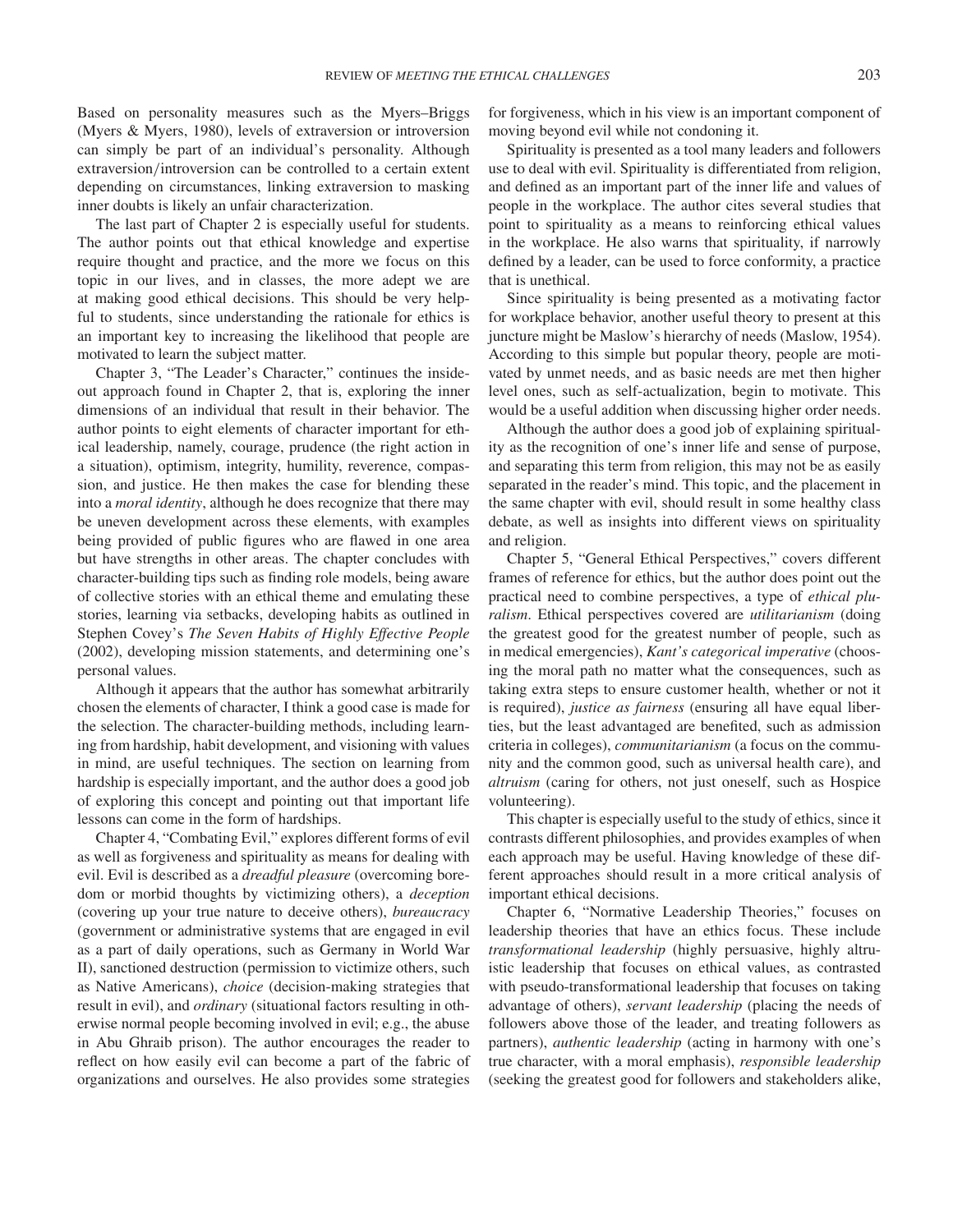and focusing on social justice), and *Taoism* (ethical leadership using mostly hands-off, minimalist, selfless approaches).

Just as in Chapter 5, the author points to the need to use lessons from all five leadership approaches in order to be ethical and effective. He contends that knowledge of these different approaches should result in a more critical analysis of one's leadership methods.

While Taoism can be used as a way to draw ethical leadership lessons from nature, including a hands-off approach to leadership, it is a very ambiguous philosophy with many interpretations. On the surface, it appears that a lack of rules is an important part of Taoism. However, branches of Taoism have very explicit rules, with specific requirements for entry. It is certainly helpful to draw loosely from this philosophy, and the *Tao Te Ching* certainly has useful metaphorical lessons to contemplate. However, since Taoism has many interpretations and branches, one must be careful of making broad generalizations about how this is applied to leadership.

Chapter 7, "Ethical Decision Making and Behavior," provides an understanding of how we make ethical choices, starting with James Rest's *four stages component model*. This model is centered around moral action, with four processes playing a role: moral sensitivity, recognizing a moral issue; moral judgment, taking a course of action based on the moral issue; moral focus, motivation to take the moral action; and moral character, those personal characteristics that result in follow-through with the moral action.

Four decision-making strategies, or problem-solving methods, are outlined in the chapter, including Kidder's *ethical checkpoints* (nine steps specifically focused on ethical issues), the *moral reasoning SAD formula* (defining and analyzing an ethical situation, and then making a decision), Nash's *12 questions* (a lengthy model used mainly to ensure a full discussion of moral issues), and the *case study method* (a method often used in medicine, which involves using narratives by all involved in the decision making to determine the best course of action in cases where there is not full agreement)

Chapter 7 does an excellent job of covering both how ethical choices are made by individuals, and problem-solving models that we can use to help us focus on ethical solutions. The models encourage delving deeper into the problem and solutions, simply by forcing one to follow a step-by-step approach.

Chapter 8, "Building an Effective, Ethical Small Group," focuses on group techniques that facilitate ethical outcomes. The group leader's role is explored, including the need to ensure all are engaged in group decision making. Group process pitfalls, such as *groupthink* and *false agreement*, are also explored. The last section of the chapter focuses on characteristics that can be fostered for good group communication, including listening and participation techniques, emotional intelligence, critical listening, conflict management, and making effective arguments.

Ensuring that teams function effectively is a crucial role for leaders. In my experience, leaders often do not take the time to

actually prepare teams for working together, and do not work with teams in the early stages to be sure effective group techniques are being implemented. This is an important first step for ensuring ethical group behavior. After all, it is better to be proactive via team rules that encourage moral behavior than to do this via warnings, when unethical behavior has already occurred.

Chapter 9, "Creating an Ethical Organizational Climate," is perhaps the most important topic in the book for a leader. Types of organizational climates are explored, as well as signs that identify ethical climates, such as an intolerance of destructive behaviors, treating others fairly, a concern for means as well as ends, organizational structure and rules, and being concerned with others outside the organization, with an example being civic engagement. Tools for creating the desired climate are identified in the chapter, including methods for discovering core values, developing a code of ethics, and applying continuous improvement techniques to organizational ethics so that it continues to be a focus of the organization.

The information on *codes of ethics* is especially useful in this chapter. These documents are often created and then forgotten, so they are not truly helpful in building an ethical workplace climate. As stated in the chapter, this problem can be reduced by obtaining broad input, using clear language, and being sure to address the issues of greatest importance to the group and its stakeholders.

Chapter 10, "Meeting the Ethical Challenges of Diversity," begins with the ethical justification for promoting diversity in the workplace, followed by the ethical challenges associated with globalization, cultural and related ethical differences, techniques for finding ethical commonalities across cultures, and making ethical choices across cultures.

The author points out the complexity of ethics in a global society, but also provides some helpful tools for dealing with these differences. For example, Rushworth Kidder's *Eight Global Values* identifies the eight values shared around the world, and the *Global Business Standards Codex* provides eight principles for creating a universal code of conduct. The guidelines for making ethical choices in culturally diverse organizations are also very useful.

Chapter 11, "Ethical Crisis Leadership," focuses on leadership skills in unanticipated, emergency situations. Approaches include having a contingency plan ahead of emergencies, being transparent and honest during and after an emergency situation, and demonstrating care and altruism for all who are affected.

This chapter is especially helpful as a reminder to plan ahead for crisis situations, and to be empathetic with all those impacted by an event. There are suggestions about how to be as transparent as possible in a crisis, as well as specific guidelines for communicating to stakeholders.

The author makes the case that *strategic ambiguity*, being vague in communication to appeal to multiple audiences, is often unethical. I wonder if this is too much of a generalization. It seems to me that strategic ambiguity is a very useful tool,